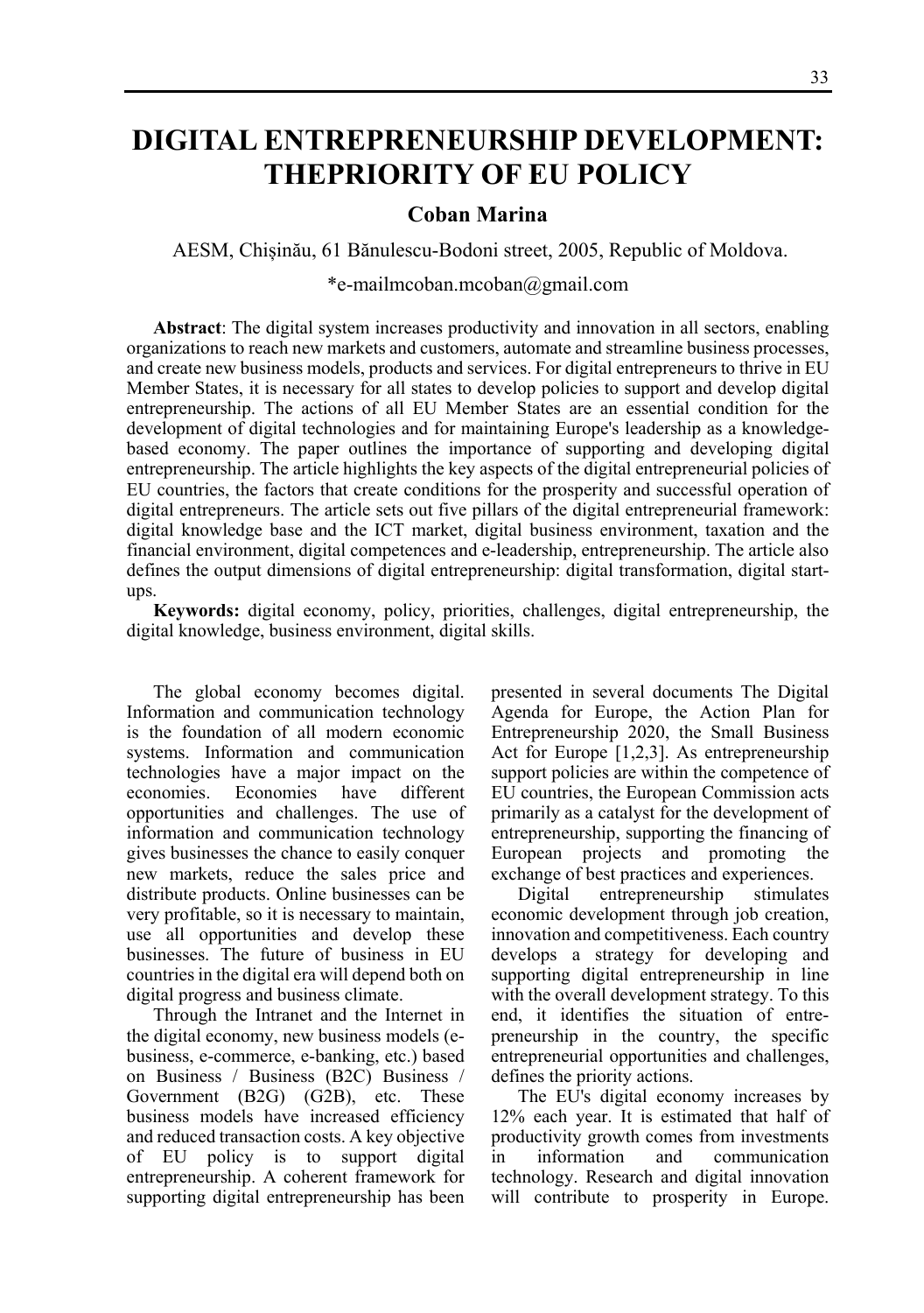Overall, the ICT sector accounts for around 5% of the EU economy. ICT investment accounts for 50% of total European productivity growth [1]. The digital economy is developing rapidly. Advanced digital technologies redefine the rules of the global economy, creating new business opportunities. European businesses remain behind the adoption of advanced digital technologies. This is a challenge for business and requires action at national and European level.

The European Commission has taken steps to support digital transformation, putting this issue at the center of several key policy initiatives. The European Commission has made proposals for the realization of the digital single market, in particular by [4]:

- contributing to activities aimed at enabling digital research to materialize in innovative achievements in Europe, encouraging entrepreneurship and providing a favourable environment for new businesses, creating new business opportunities and jobs;

-developing and implementing measures to make Internet use more reliable and safer in Europe so that citizens and businesses can enjoy the full benefits of the digital economy;

-supporting the deployment of a highquality digital network infrastructure of which to benefit all sectors of the economy in Europe.

The Digital Single Market addresses the many challenges that European companies face in a digital era, taking steps to help them to be safer and operate throughout the EU. The European Fund for Strategic Investments will allocate over 315 billion euros to support industrial investment in the field of digital upgrading [5]. The Single Market Strategy will update the Single European Market, promoting the provision of cross-border services and improving the business environment.

Digital entrepreneurship is about putting digital technologies at the heart of business and harnessing their power to generate value and growth, innovate and create jobs. It embraces the digital transformation of businesses from all sectors, as well as the creation of new digitally driven companies, through the use of digital technologies (social technologies, mobile, big data, and cloud solutions) to innovate and improve the performance [5].

Digital entrepreneurship aims to integrate

digital business transformation from all sectors, as well as the creation of new digital companies, by using digital technologies to innovate and improve performance.

The Digital Entrepreneurship Scoreboard 2015 distinguishes five framework dimensions and two output dimensionsand uses a total of 7 components and 25 indicators to analyze the performance of the 28 EU Member States.The indicators have been updated to provide a relevant view of the current stateof play of Europeanbusinesses in the field of digitaltransformation and digital entrepreneurship.

The framework dimensionsinclude the environmental factors for digital entrepreneurship and are divided into five pillars:

digital knowledge base and ICT market;

- digital business environment;
- taxation and financial environment;
- digital skills and e-leadership;
- entrepreneurialmindset.

According to the Digital Entrepreneurship Scoreboard 2015the content of these pillars is the following [5]:

 the digital knowledge base and ICT market, include factors thatsupport digital innovation as well as indicators of country competitiveness in the production of ICT related products;

 digital business environment, describe the degree of development and use of infrastructures enabling the use of digital tools as well as determinants for an improved business environment;

 taxation and financial environment, include all indicators that capture the ease of finding the necessary financial resources for entrepreneurial investments;

 digital skills and e-leadership, describe the efforts of companies in hiring and training professionals in the domain of digital skills as well as the possibility of acquiring such skills through educational institutions;

 entrepreneurialmindset, encompassing aspects related to the entrepreneurial impetus of society.

- First pillar is designed to capture the investment of government and/or the private sector to support knowledge creation and the performance of digital firms as an engine for diffusion and commercialization of new products.Pillar I performance is measured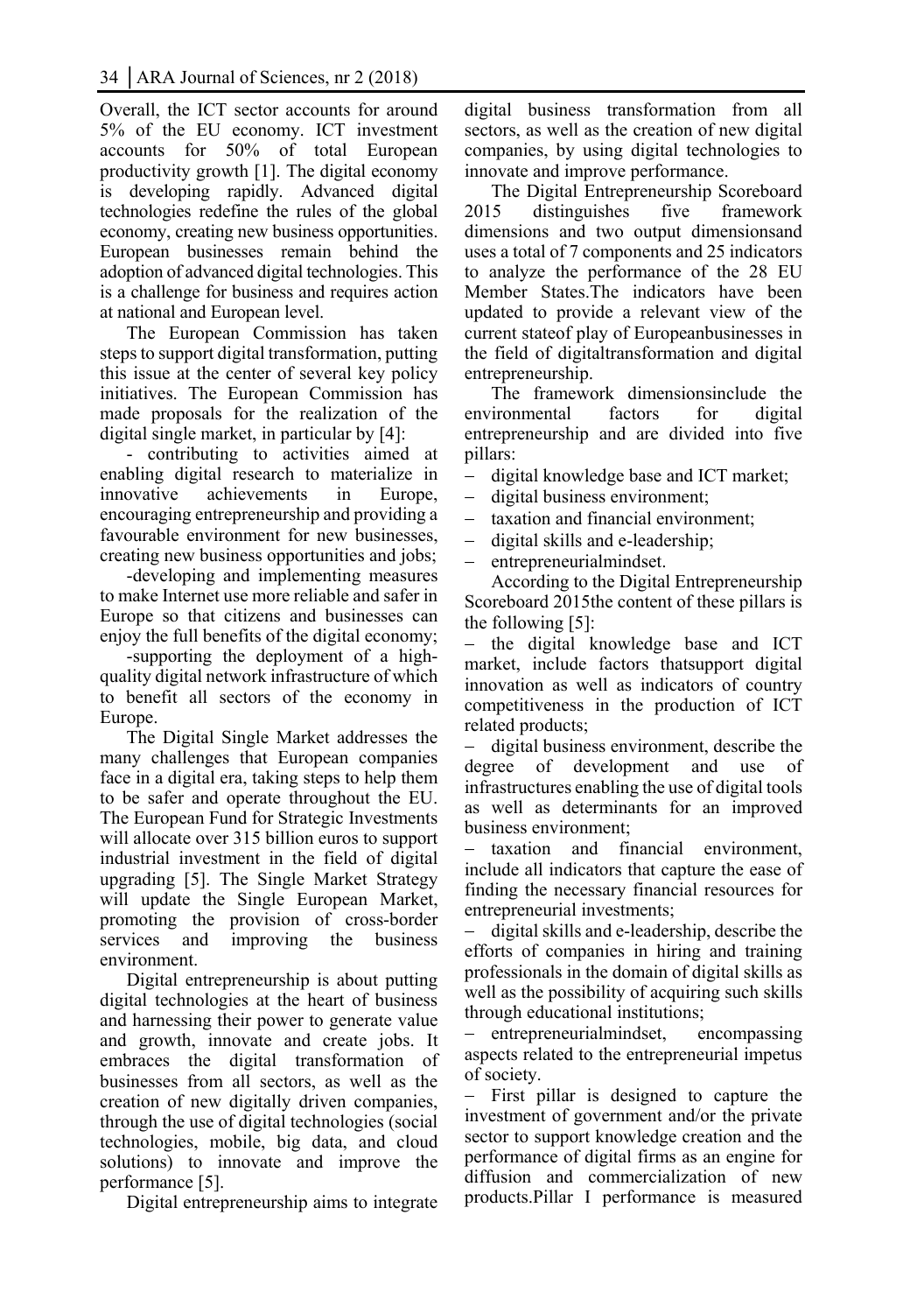using the average score of a composite indicator based on five indicators: European high technology patents per million inhabitants, number of enterprises within the IT sector in clusters, business enterprise R&D expenditure in all NACE activities from hightech sectors, ICT sector value added as a percentage of GDP and FDI in the reporting economy in the Information and communication sector. The highest values of this indicator are in the following countries Denmark 0.7, Finland 0.8, Sweden 0.95. The lowest values of this indicator are in the following countries Lithuania 0.10, Romania 0.12, Portugal 0.15. The EU28 member states average is 0.4.

The second pillarmeasures the digital infrastructure capabilities as well as the regulatory framework in its role to ease business and business development. This pillar focuses on the quality of connection infrastructures, the diffusion of integrated technologies supporting business processes and the perception of the business environment by entrepreneurs.Pillar II performance is measured using the average score of a composite indicator based on six indicators: ease of doing business, investments of telecommunications sector in networks as percentage of revenues, percentage of enterprises who have ERP software package to share information between different functional areas, percentage of enterprises using Customer Relationship Management to analyse information about clients for marketing purposes, internet bandwidth and share of enterprises' total turnover from ecommerce. The highest values of this indicator are in the following countries Finland 0.7, Sweden 0.75, Denmark 0.8. The lowest values of this indicator are in the following countries Hungary 0.25, Estonia 0.26, Croatia 0.3. The EU28 member states average is 0.45.

The third pillar measures the availability of financial resources through three channels – venture capital; equity markets and loans, as well as the fiscal environment for entrepreneurship and the cost borne by entrepreneurs to comply with local regulations. Countries exhibiting higher scores under this pillar, tend to have an efficient and fair fiscal system, with lower efforts required to be tax compliant and a lighter weight of taxes on commercial profits. The better fiscal environment is often coupled

by an easier access to finance through all channels. Pillar III performance is measured using the average score of a composite indicator based on five indicators: cost of tax compliance, total tax rate, venture capital availability, ease of raising money through local equity markets and ease of access to loans. The highest values of this indicator are in the following countries Sweden 0.75, Finland 0.8, Luxembourg 0.95. The lowest values of this indicator are in the following countries Italy 0.15, Hungary 0.16. The poor performance of these two countries is due to the long time required to prepare, file and pay taxes on corporate income coupled with the relatively high tax rate, as well as the difficult condition in accessing financial resources. The EU28 member states average is 0.4.

Pillar IV allows to compare the development of digital skills realised through education and training. More specifically, it is designed to capture the distribution of ICT specialist skills, the degree of difficulty of companies in hiring ICT/IT specialists, the efforts of companies in training professionals in the domain of digital skills and the availability of professionals who have obtained IT skills through formalized educational institutions.Pillar performance is measured using the average score of a composite indicator based on four indicators: the percentage of total persons employed that have ICT specialist skills, the percentage of enterprises that provided training to ICT specialists to developtheir ICT skills, the percentage of enterprises that had no hard-tofill vacancies for jobs requiring ICT specialist skills and the percentage of individuals who have obtained IT skills through formalised educational institution. The highest values of this indicator are in the following countries Denmark 0.8, United Kingdom 0.85, Luxembourg 0.9 and Finland 0.98. The lowest values of this indicator are in the following countries Italy 0.1, Romania 0.5. The EU28 member states average is 0.45.

Pillar V compares the EU28 MS entrepreneurial mindset. More specifically, it is designed to capture the desirability of being an entrepreneur, the perception people have about entrepreneurs and the extent to which individuals are ready to start their own business.Pillar performance is measured using the average score of a composite indicator based on three indicators: the percentage of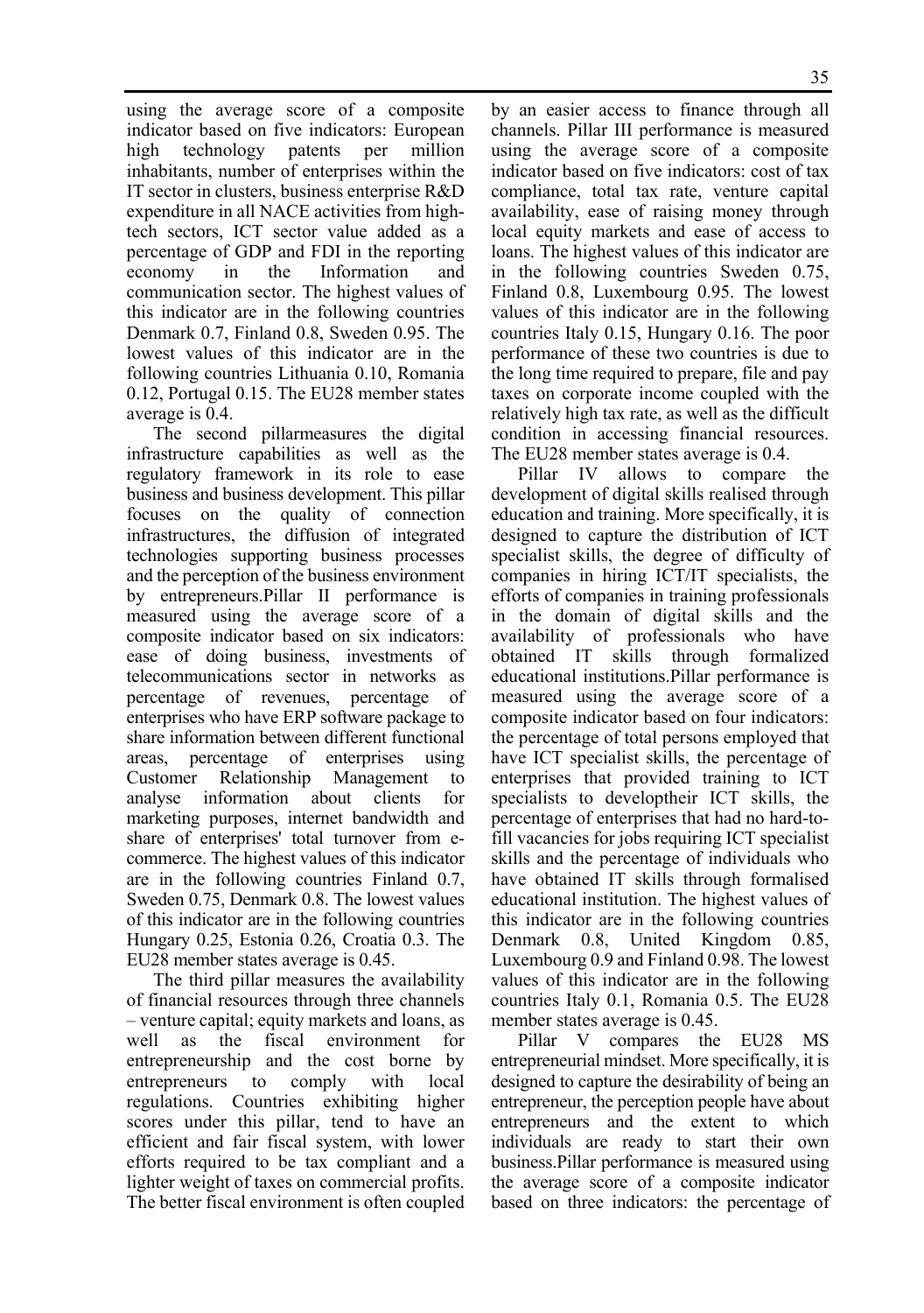respondents that would prefer to be selfemployed if they could choose between different kinds of jobs, the percentage of respondents that would set up a new business or take over an existing one if they had the means to start their own business, including sufficient funding and the percentage of respondents that have a broadly favourable overall opinion about the entrepreneurs. The highest values of this indicator are in the following countries Spain 0.7, France 0.75, Romania 0.8. The lowest values of this indicator are in the following countries Slovenia 0.15, Sweden 0.3, Czech Republic 0.3. The EU28 member states average is 0.55.

The output dimension is aimed at measuring the digital entrepreneurial spirit itself. The two output dimensions identify and quantify digital entrepreneurs in Europe. These two dimensions consist of the following:

- digital transformation;

- digital start-ups.

Only a small part of businesses fully exploits digital technologies. There are still a large number of companies (about 40%) that do not use any technology associated with digital entrepreneurship. These companies are typically SMEs operating in sectors such as mining, construction, manufacturing, transport and storage.

At the other end of the spectrum, there is a group of companies that exploit fully digital by adopting all four technologies: they represent only 2% and are usually large companies operating in the finance sector. Despite their potential to dramatically change business performance, large data technologies are the least common among European companies.



**Figure 1.** Distribution of digital enterprises, total EU Source: [6]

According to the Digital Entrepreneurship Scoreboard 2015 the content of output dimensionsis the following [5]:

 digital transformation, capture the firms that are adopting/using four novel digital technologies – Cloud, Mobility, Social Media and Big Data - as well as the share of firms' turnover deriving from e-commerce;

- digital start-ups, describe the birth rate and employment shares of digital start-ups.

The indicatorsof the digital transformationare the following:

 Digital penetration rates (measured as % of companiesfalling in the following different clusters)

- Share of Non-Digital companies among all companies;

- Share of Digital Beginners among all companies;

- Share of Digital Followers among all companies;

 Share of Digital Matureamong all companies;

 Share of FullyDigital among all companies;

 Within companies that adoptedseveral digital solutions, combinations of solutions adopted by the different companies' clusters.

• Percentage of companies adopting cloud solutions

- Percentage of companies adopting enterprise applications (Customer Relationship Management, Enterprise resource planning);

- Percentage of companies adopting other solutions in the public cloud.

**❖** Percentage of companies relying on social media for business purpose

- Percentage of each of the 10 reasons that were given by the companies for adopting social media.

❖ Percentage of companies adopting Big Data

\* Percentage of companies adopting mobile solutions

- Percentage of companies adopting mobile solutions for external usage;

 Percentage of companies adopting mobile applications for internal usage;

\* Percentage of turnover from ecommerce.

To measure digital transformation, take into account the adoption of new technologies - Cloud, Mobility, Social Media and Big Data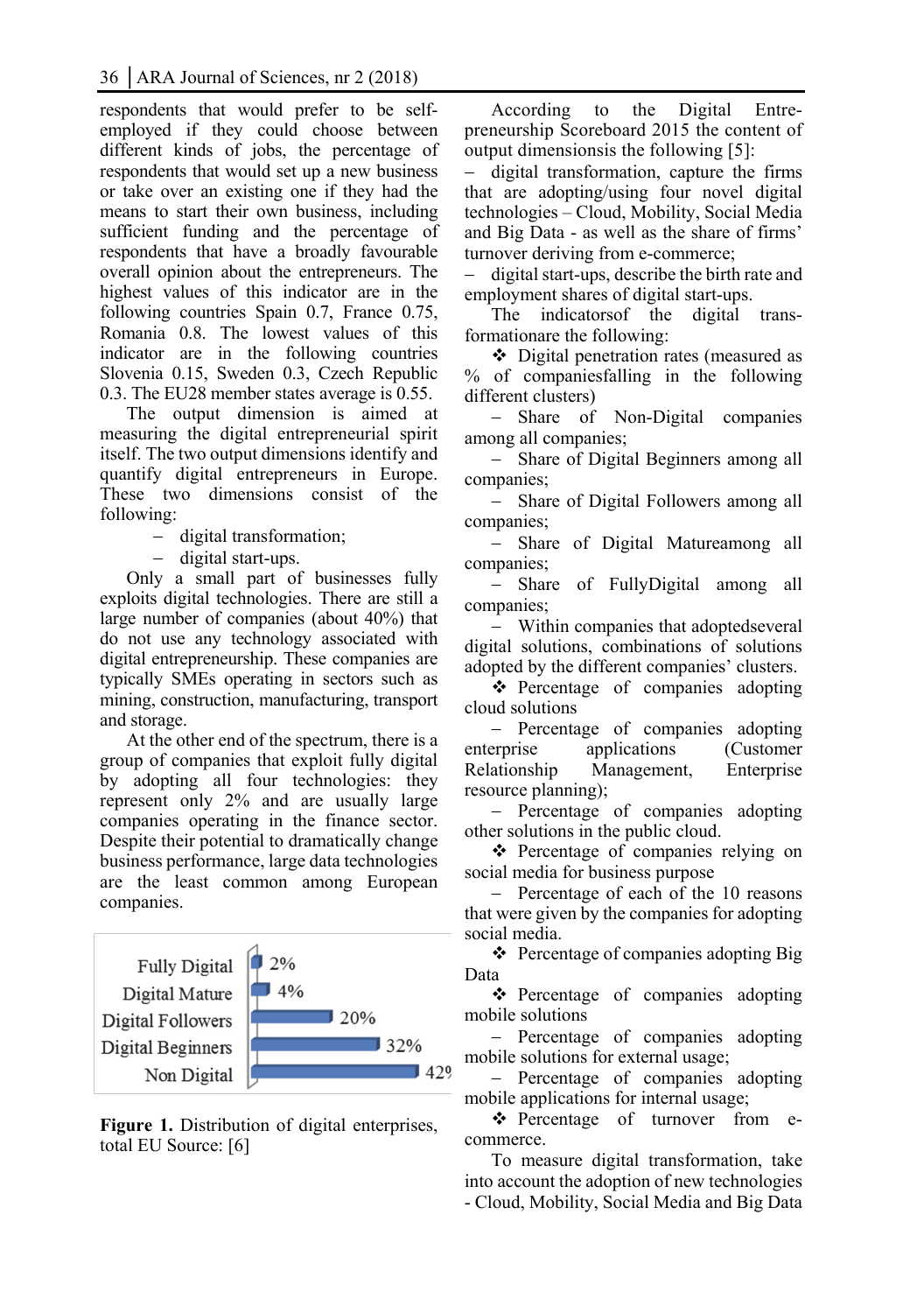- by companies as well as the share of direct turnover derived from e-commerce. Fully digital companies based on all four technologies represent only a small part of the total of companies in the investigated countries, ranging from 1.2% in Italy to 2.6% in the UK. In most countries, companies that rely on a single technology, digital beginners represent the largest part of the market. There is an interdependence between the size of the company and the adoption of new technologies. The bigger the company, the more it relies on all four digital technologies. 20-30% of larger companies adopt three or four technologies, compared to just 4-11% of smaller companies [6]. In industries dominated by large companies is a stronger digitization. Three technology-based companies and four-technology digital companies are more likely to work in the fields of finance, information and communications, oil and gas. Non-digital companies most often work in the field of mining and construction.

Countries with a better favorable environment tend to achieve results in ecommerce. Companies that do more ecommerce, hire more IT specialists, or provide training to IT specialists within the firm. E-commerce is more prevalent in countries with higher spending levels for research, development and patenting. Share of enterprises' turnover from e-commerce isshown in figure 2.E-commerce remains limited across the EU, although some Member States are outperforming. On average, in EU-28, 17% of business turnover comes from e-commerce.



**Figure 2.** Total electronic sales by enterprises, as a % of their total turnover. Source: [7]

The set of indicatorsincluded in theoutput dimensionwill reflecttheoutcomes of the digital entrepreneurialprocess, namely the digital transformation of traditional businesses and the creation of digital startups. The indicators of the ICT start-upsare the following:

 $\triangle$  Information and Communication Technology Birth Rate;

 Employment share of Information and Communication Technology enterprise.

The digital start-ups pillar allows analysing the birth of new enterprises in the ICT sector and the size of the ICT sector. Figure 3 shows the average performance of ICT initiatives in EU Member States28. This indicator depends on the initial size of the ICT sector. Countries with an already established ICT sector may have lower birth rates due to a lower market share available for new ICT firms in the economy, with a relatively high number of firms holding a large market share.

Dimension performance is measured using the average score of a composite indicator based on two standardized indicators: the Information and communication technology birth rate and the employment share of information and